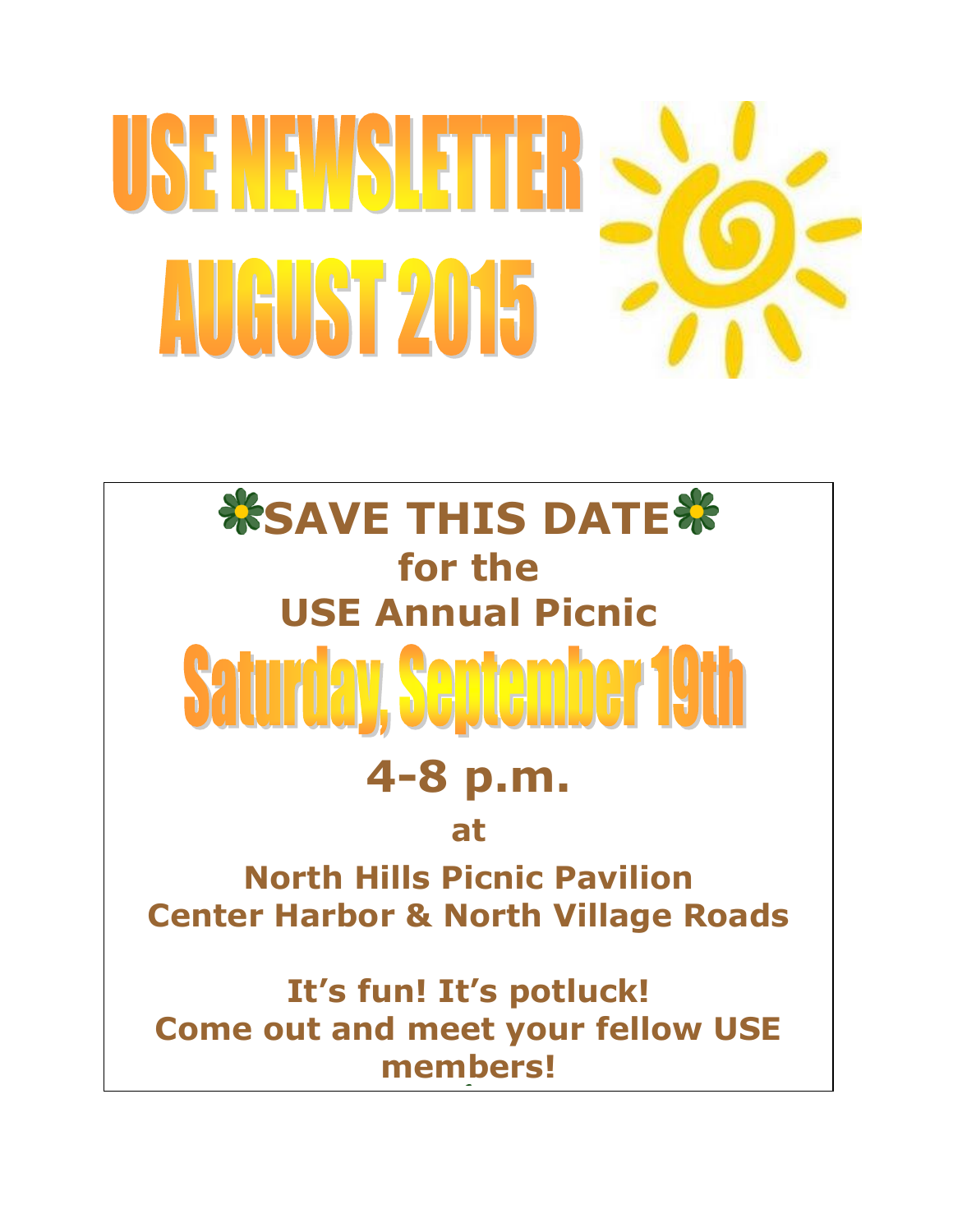

#### **The USE Lunch Bunch as proposed by Cheri Wubbels**

We are excited to be starting a new group within USE that we are calling *The Lunch Bunch*, created so that USE members can get together more often and get to know each other better.

It works like this: Three people will start by inviting one other person apiece to come to lunch in a group, making a group of 6 people. Lunch can be at someone's home or in a restaurant, or in a picnic setting, whatever – it's up to the people getting together.



Each of the three invitees will in turn invite 3 other USE members to lunch for another group of 6, and so on.

We would like to see these lunches spread across the USE membership to incorporate more and more members

who know and trust one another. Then, when the time comes to ask someone for a service, you will have some idea of the people in USE who could fill your particular need, or you can ask a known and trusted member to recommend someone else.

These gatherings can morph into all kinds of formats. As fall approaches, there could be a football and beer group (maybe the guys would go for this one – maybe a few gals, too). Or a group could go for a cold one and any kind of sports activity. There could be groups for the ladies and for the gentlemen, or a lively group for both. Some may want to organize a wine tasting, or a gathering for the free RA movie at the Bow-Tie Cinema for Seniors on the  $4<sup>th</sup>$  Wednesday of each month, a walking group, a theatre group —the opportunities are endless…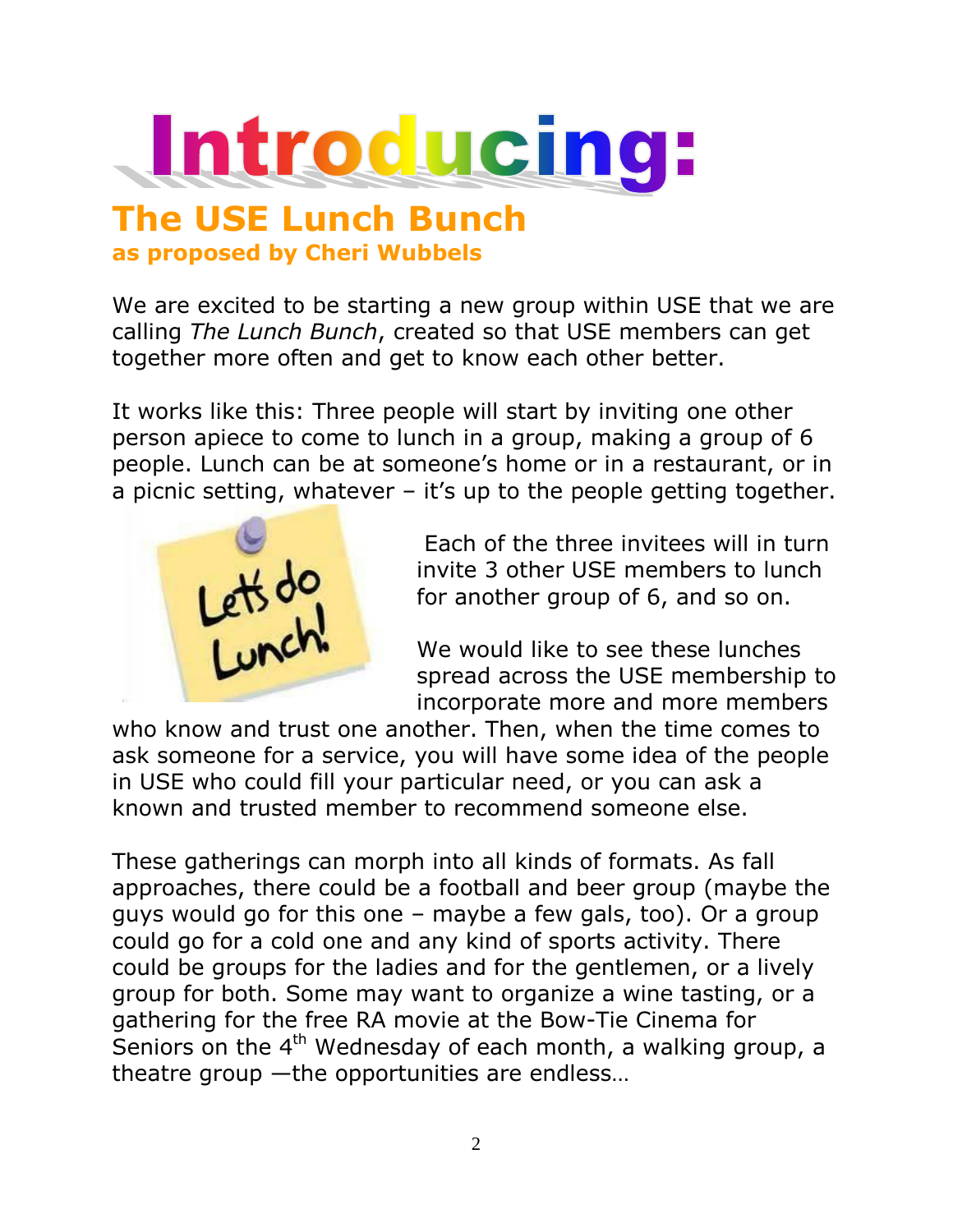

**New Members Aisha Barber Gail Kulisch Maria Pavco Elaine Wenger**

# **Training/Communications Update**

#### **Upcoming Orientation and Training on our Reston USE online platform**:

We have more sessions scheduled at the Reston Library:

**Thursday, September 17** 6:30-8pm Conference Room

**Tuesday, July 28** 7-8:30pm Meeting Room 2 **Saturday, August 8** 3:30-5pm Meeting Room 2 **Monday, August 17** 6:30-8pm Conference Room

These sessions will be useful for **new members** to learn more about Reston USE and how we work, for long time members who have never used our online system and want to learn, and for members who have logged on, but



have some very specific questions about using the online system.

Feel free to bring a guest as well, and they can join on the spot, as well as be oriented on Reston USE.

If you have a laptop or tablet, please bring it to the meeting.

We will also have Reston USE Service Directories available at these meetings, so you can pick up a paper copy if you are a member. The printed Service Directory is updated quarterly.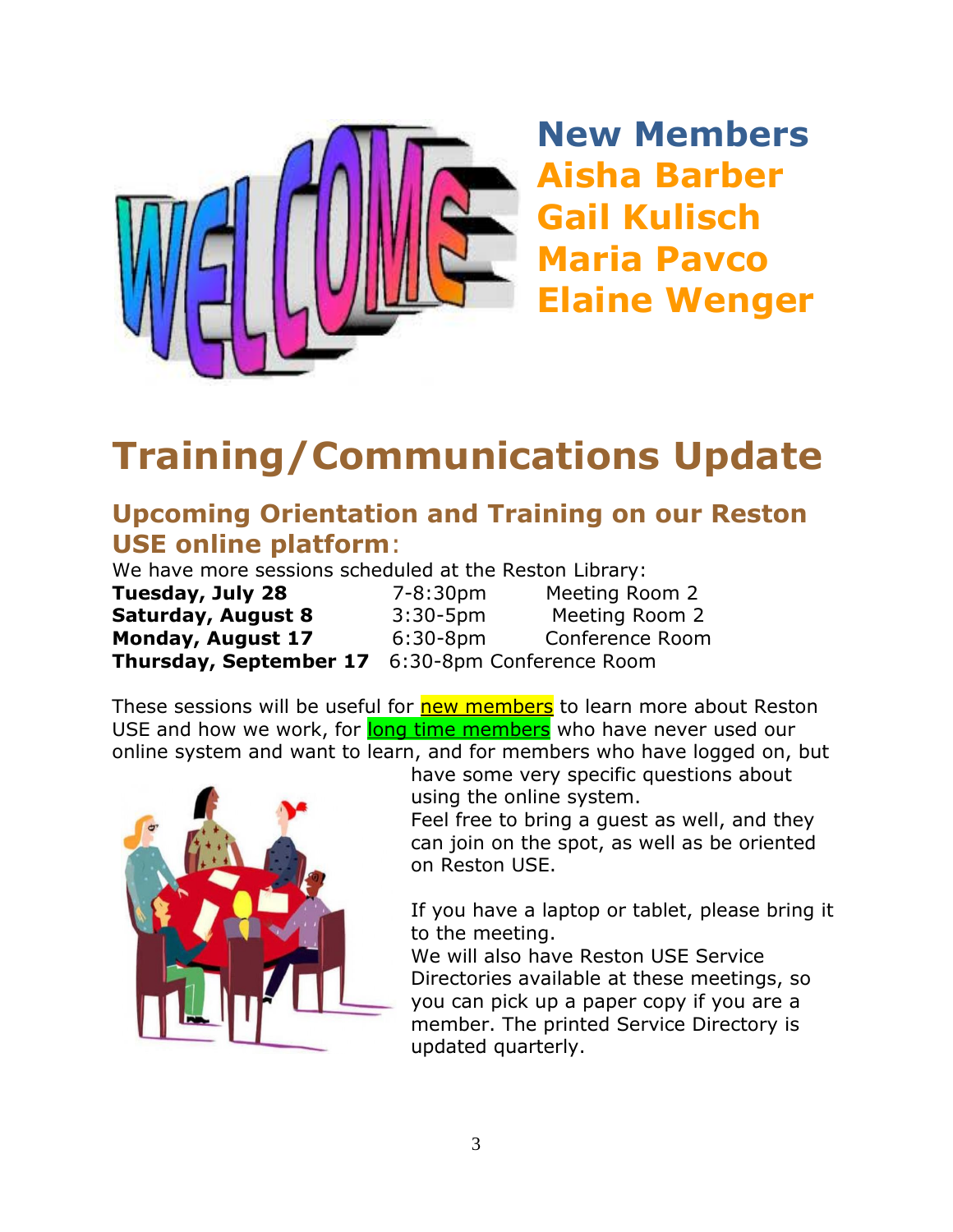#### **Tips on Finding and Requesting Help from Reston USE:**

Please remember that if you need support from a Reston USE member there are MANY WAYS to connect and find assistance:

#### **To FIND help**:

1. Log into our new Time & Talents platform and search for the services offered by members. (If you need login instructions, email [RestonUSETimeBank@gmail.com](mailto:RestonUSETimeBank@gmail.com) )



- a. On the platform you can see all the services being offered, and contact any member. You have the benefit of also seeing who lives close to you, and learning more about each member. The most recent membership and contact information is always accessible on the platform.
- b. To find a list of what services different members are offering, look for the OFFER dark gray tab at the top of the screen. You will see the list of the major categories of services.
- c. Click on the category you want.
- d. You will then see a list of the people offering that service, with a format looking like an index card. You can contact them via email or give them a call.
- 2. Get a copy of the Reston USE service directory. To do this:
	- a. Become a member of our Private Facebook Group. An updated service directory will be posted there quarterly, which you can download.
	- b. Contact Reston USE directly. Send an email to: [RestonUSETimeBank@gmail.com](mailto:RestonUSETimeBank@gmail.com) or call 703-873-7578. We can email the complete service directory to you. Or we can provide you with a list of people offering the services you are seeking.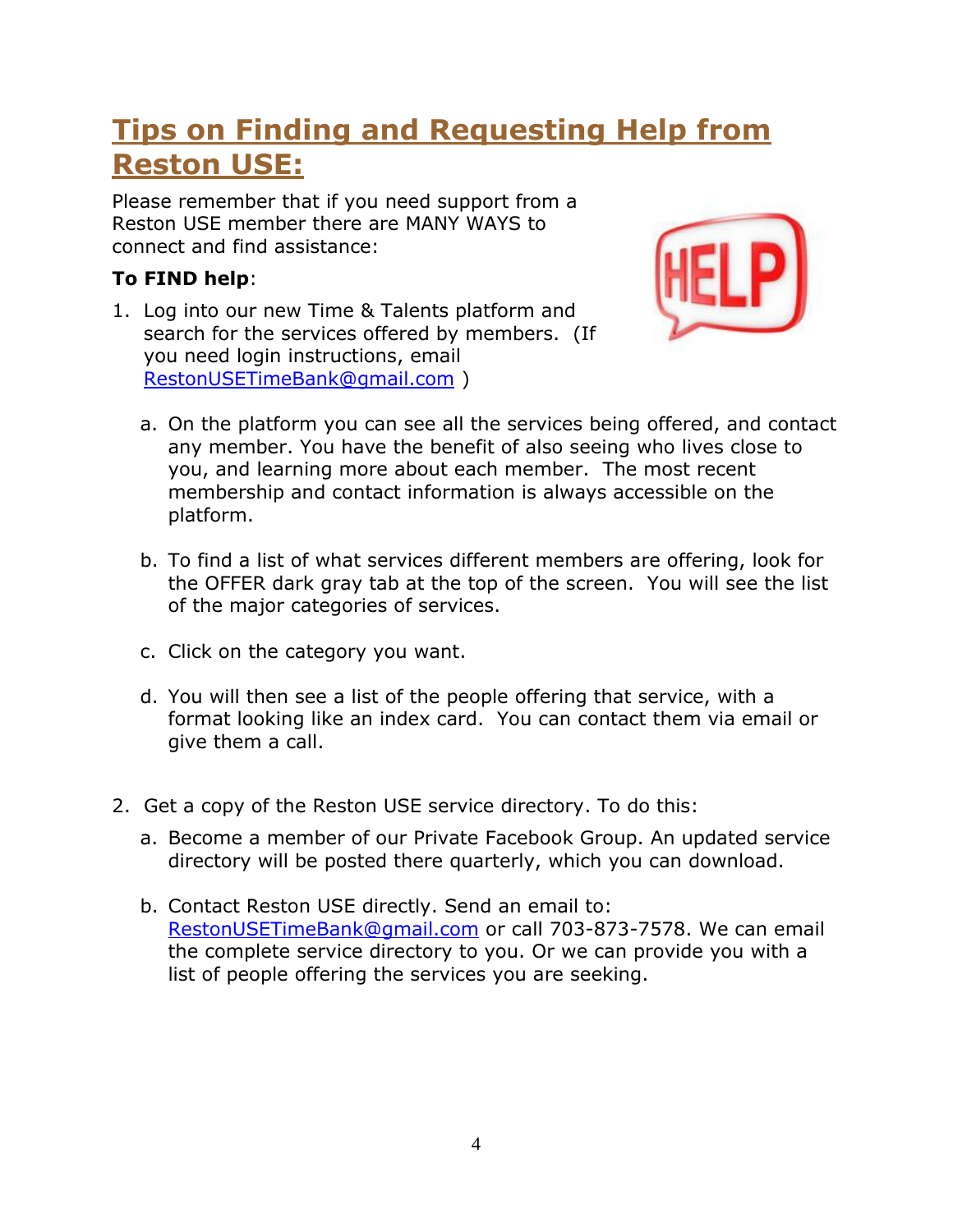#### **To REQUEST help**:

1. **Method One**: Log into our new Time & Talents platform. (If you need login instructions, email [RestonUSETimeBank@gmail.com](mailto:RestonUSETimeBank@gmail.com)) On the top left, under Welcome Back, click the add new requests icon



- a. Click on a category, then click on the box next to the subcategory. When you are done click on ADD TO MY REQUESTS. You will see that at the top and bottom of the screen.
- b. On the next screen, you will see a box with your request. Make sure to use the expiration drop down menu, so the request will disappear after the date the service is needed. In the yellow text area add details about what you need (include date and time, your neighborhood, and if asking for a ride, where is the drop off point)**.** When done click on SAVE ALL CHANGES.

#### Some notes on Method One:

- Your request will be publicized in the Weekly Update, which is emailed to all active members on Mondays. If it is after Monday and you need support within a couple days, then it is best to use our Facebook Group and/or email [RestonUseTimeBank@gmail.com.](mailto:RestonUseTimeBank@gmail.com)
- It may be tempting when you log in, to add your request simply as an **Announcement**, at the top of the left hand column of your home page. However, the Weekly Update, an automated system, only publishes the most recent 3 announcements, whereas all recent **Requests** will be published. Your Request may be bumped from publication. There are other benefits to using Request vs. Announcement, but this is the most critical.
- 2. **Method Two:** If you are a member of our private Facebook Group, you can post your request on the private group. Please provide the following details:
	- a. The service you need
	- b. Date and time, if appropriate
	- c. The area of Reston/Herndon in which you live and, if you need a ride, where you will need the ride to/from.
	- d. An email address and phone number at which you can be reached.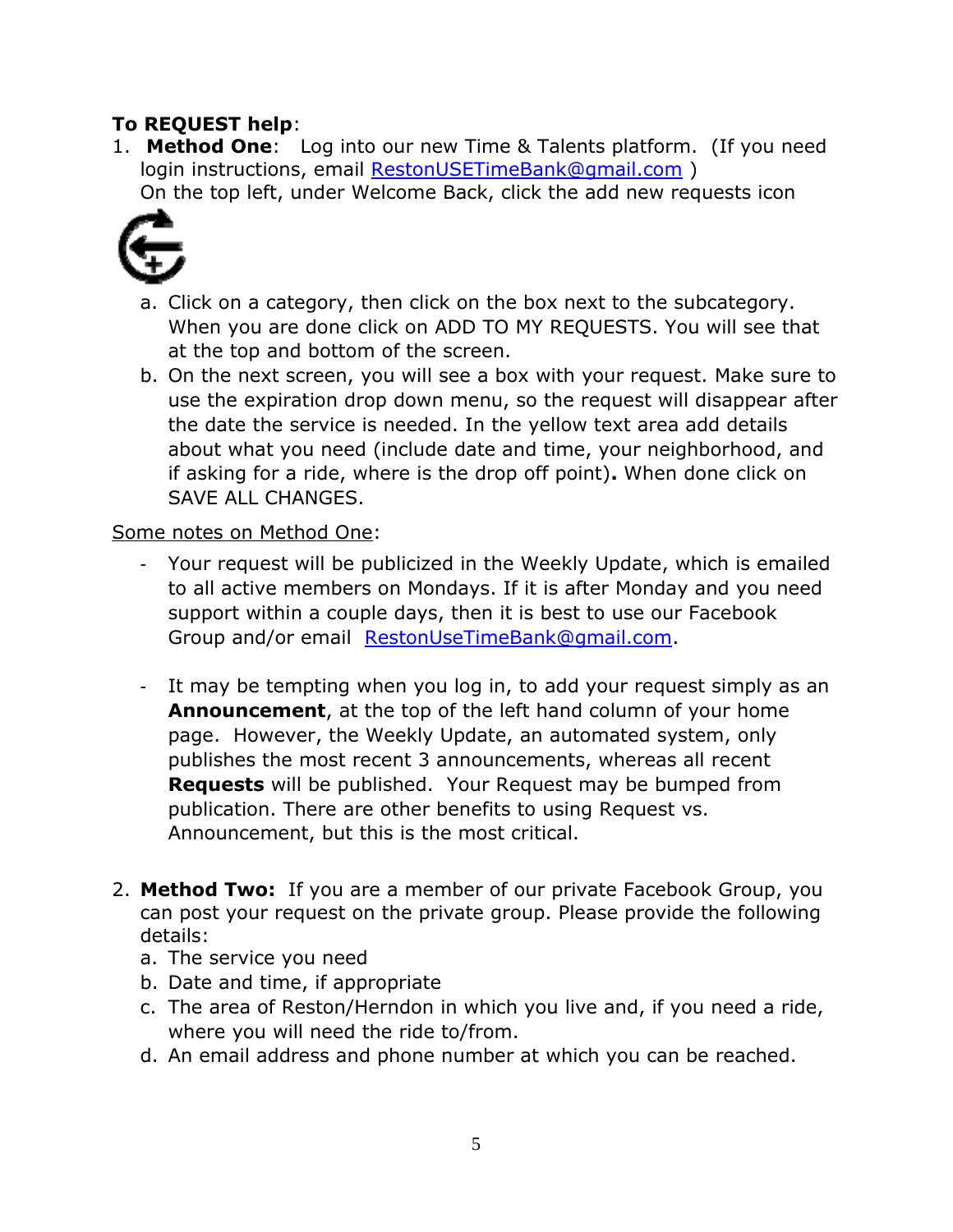You can use the Facebook Group, Method Two, as well as putting a request on our platform, Method One, at the same time. About half of our members use the Facebook Group.

3. **Method Three**: Send an email to [RestonUseTimeBank@gmail.com](mailto:RestonUseTimeBank@gmail.com) with the details about what you need, and we will post it. Or call: (703) 873- 7578, leave a message, and we will get back to you.

#### **A note from the Board of Directors on the Annual Donation (dues):**

Dear Members: Your annual donation to Reston USE is critical to our operations!



On the anniversary of your membership, you will receive an email notice that your annual donation is due. Unfortunately, we are more than halfway through 2015, and over 30 members owe dues. $\circledcirc$ That is about 20 percent of our membership, and it makes it hard for the Board to plan for our membership events and cover basic operating expenses.

Each year we ask that each Reston USE member provide an annual donation, also known as dues. We are calling it a donation because it is tax deductible. The rate is \$10 per individual, and \$20 for a household of two or more **active** members.

What are we doing to collect dues?

- a. After your initial notice, we will send out a monthly notice to anyone whose dues are more than 30 days overdue, on or about the  $15<sup>th</sup>$  of each month.
- b. We will call you once, with a reminder.
- c. If your account is six months overdue, your membership will become inactive.

Wondering if you owe your 2015 dues?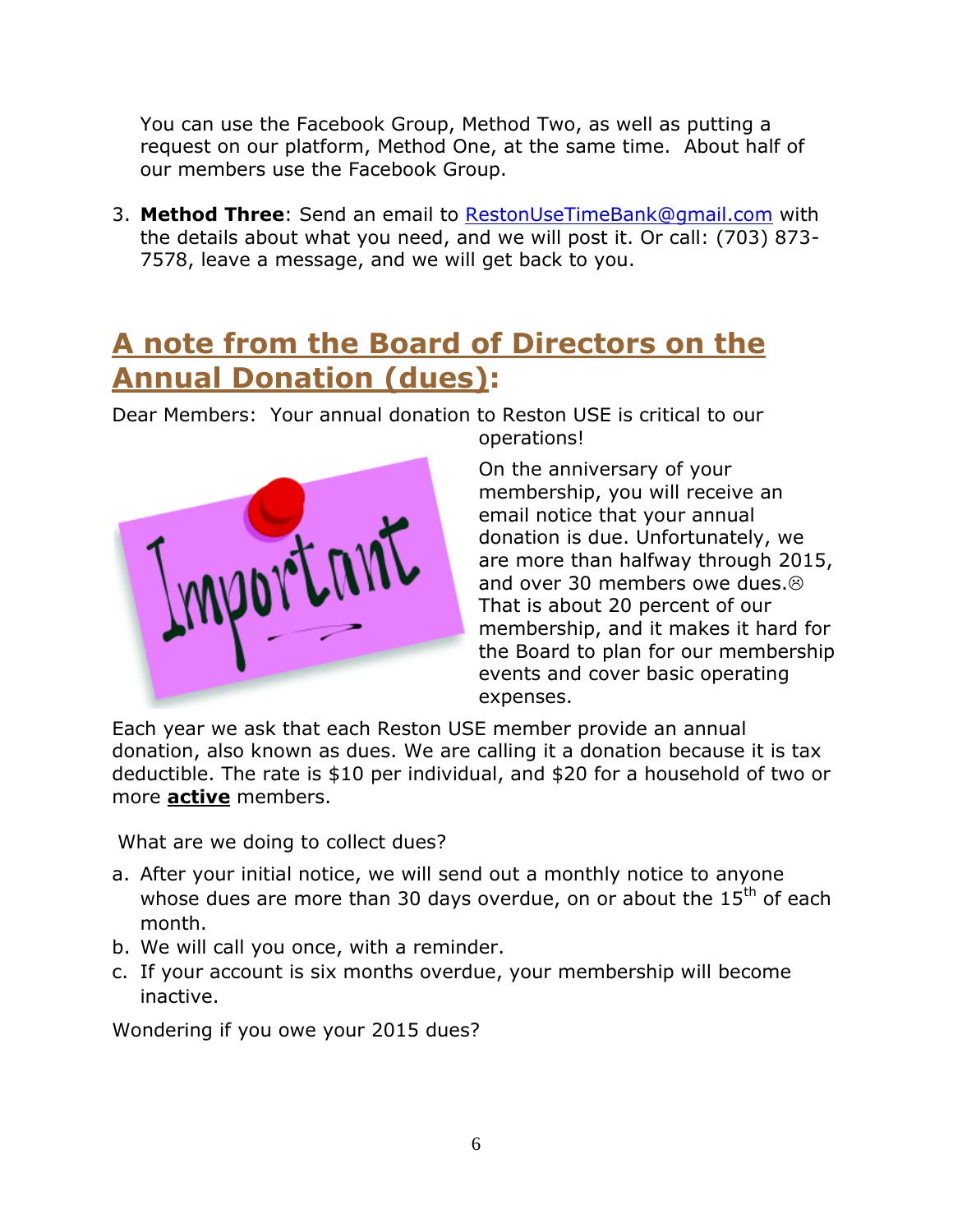- a. Log into our online platform (through Member Log in, on [www.restonuse.org\)](http://www.restonuse.org/). On your profile page you will see the date you joined, and then you will know if you owe yet or not. OR
- b. Send an email to [RestonUseTimeBank@gmail.com!](mailto:RestonUseTimeBank@gmail.com)

Thanks for your support!

Remember that when you pay your dues, you will receive one hour of credit as well.

#### **Found in the comments section of recent member-member exchanges:**



Lorelei Cheung gave warm thanks to Joyce Clark, Ellie Fusaro, Elizabeth Kerr, Cheri Wubbels, Kathy Bush and Malaika Walton for providing meal support, and Mary Donovan for walking the family's dogs as she and her family adjusted to life with their newborn.

Lloyd Aguero thanked Paulina Vasquez for her cleaning support:

"Paulina was most experienced and pleasant."

Malaika Walton thanked Karen Berry for a last minute ride: "Great support helping me pick up my daughter from school on a rainy afternoon. Wonderful getting to know Karen better as well."

Kathy Bush's thanked Joyce Clark: "Joyce stepped in to help me by picking up Barbara Berlage at Dulles Airport when a conflict came up for me. She was so calm and took care of things beautifully."

Kathy also thanked those who provided her (and husband Dave) with airport transportation: With enormous gratitude to Janna Marchione and Alice Markham.

**Reminder:** If YOU have news or thanks or just anything to share with other USE members, let us know at [RestonUSEtimebank@gmail.com.](mailto:RestonUSEtimebank@gmail.com)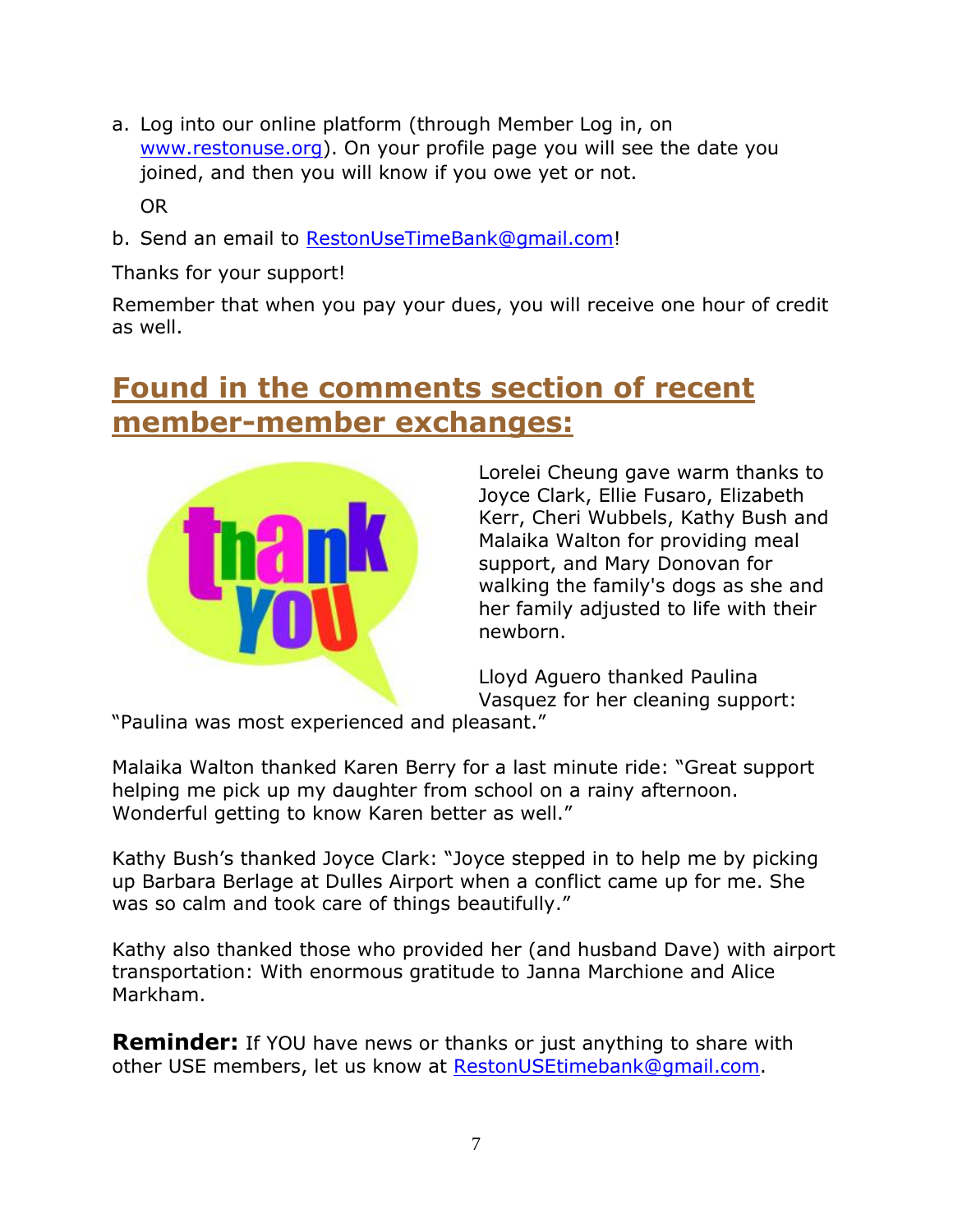# Some Thoughts from our President, Lorelei Cheung

#### **A Caring Thought, A Well Fed Family**

When I joined USE, I joined because I wanted to get to know my neighbors and be involved in a community. Growing up in the South, I was accustom to walking next door for an egg or for sugar, block parties and eating dinners at neighbors' homes. Reston/Herndon has grown so much over the past decade and become more urban than suburban – it's hard to feel connected in a community when everyone is rushing from point A to point B. There is little time and probably even less energy it seems for a quick popover to a neighbor's house for coffee and good conversation. These interactions take both time and energy, and when the days are long, the traffic is bad and the weather incompatible, they just don't happen. But here is why they should; why taking a little bit of risk, making yourself a little bit uncomfortable and stretching yourself is so worth the effort.

My family just welcomed our second child, and boy, has it been a rough ride. I have been so amazed and thankful for the support I received from the USE community – my dogs got walked, and my family was fed, and my soul was nurtured. I know just how much energy it takes, how much time, effort and care was put into helping my family. Several members stepped outside their culinary comfort zones to help, and it truly made such a difference. I loved seeing these members enter my home, smile at the sight of my brand-new baby and talk with my toddler. I loved seeing the pride emanate from their faces when they realized just how much they had helped. These interactions take both parties lowering their guard to be truly magical – I needed to be open to receiving help and members needed to be ready to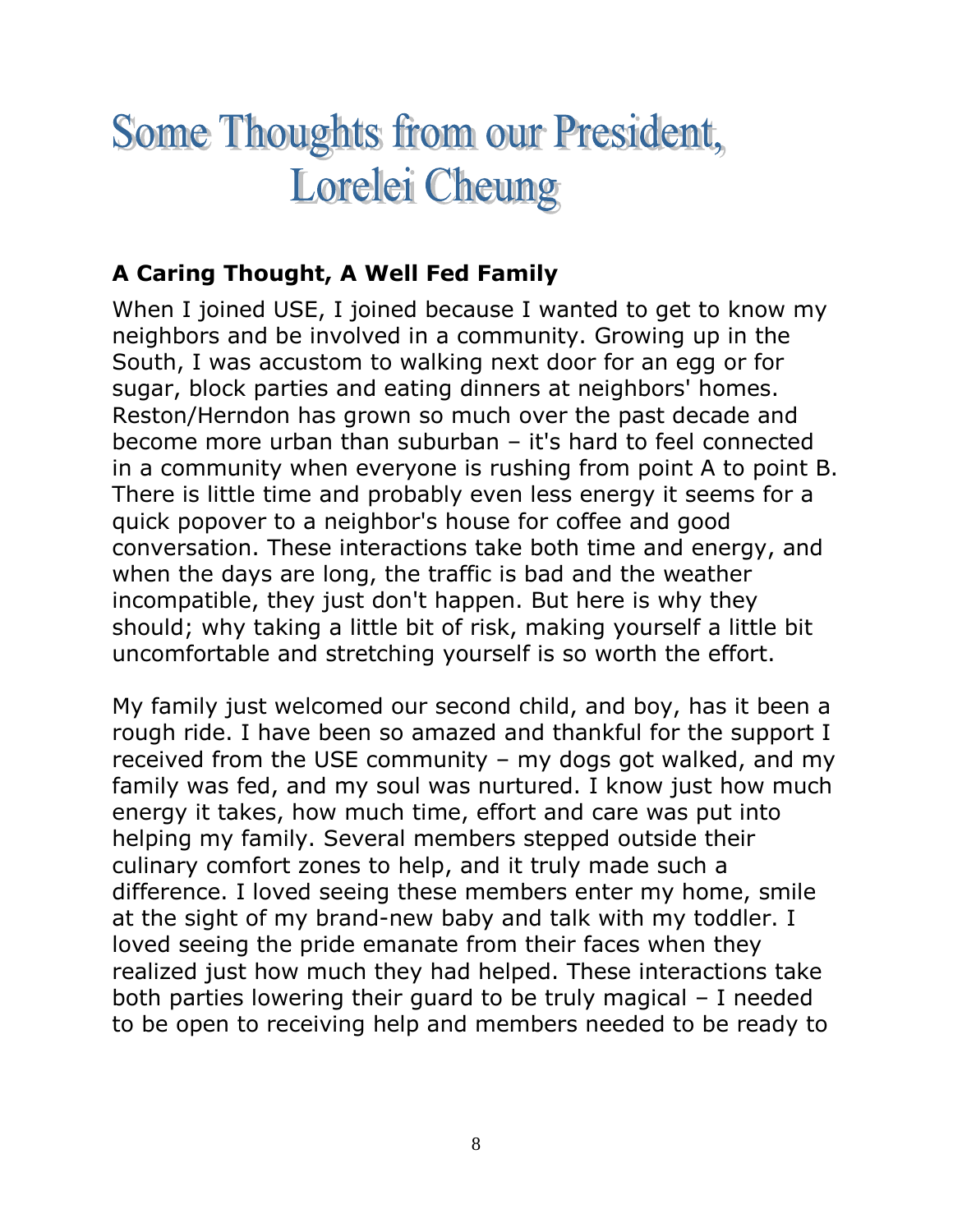assist. Could I have managed without help? Surely. But why not ask? Why not open your heart and mind to the possibility of help/support and see what happens?



In order to flourish as a community, USE needs its members to jump in and take a risk. Things may not be perfect, the conversation may be awkward, but what if it's not? What if you receive help and it is just what you needed, and then some? What if you meet someone new with whom you really connect? What have you got to lose?

I challenge you take one risk with USE over the next two months. Maybe it's reaching out and requesting a service, maybe it's attending our annual picnic in September or calling a random member and having coffee and a chat. Put yourself out there and see what happens. I really feel like you won't regret it.

"*Life begins at the edge of your comfort zone"* - Neal Donald Walsch.

**Let's all find our edge.** *-Lorelei Cheung*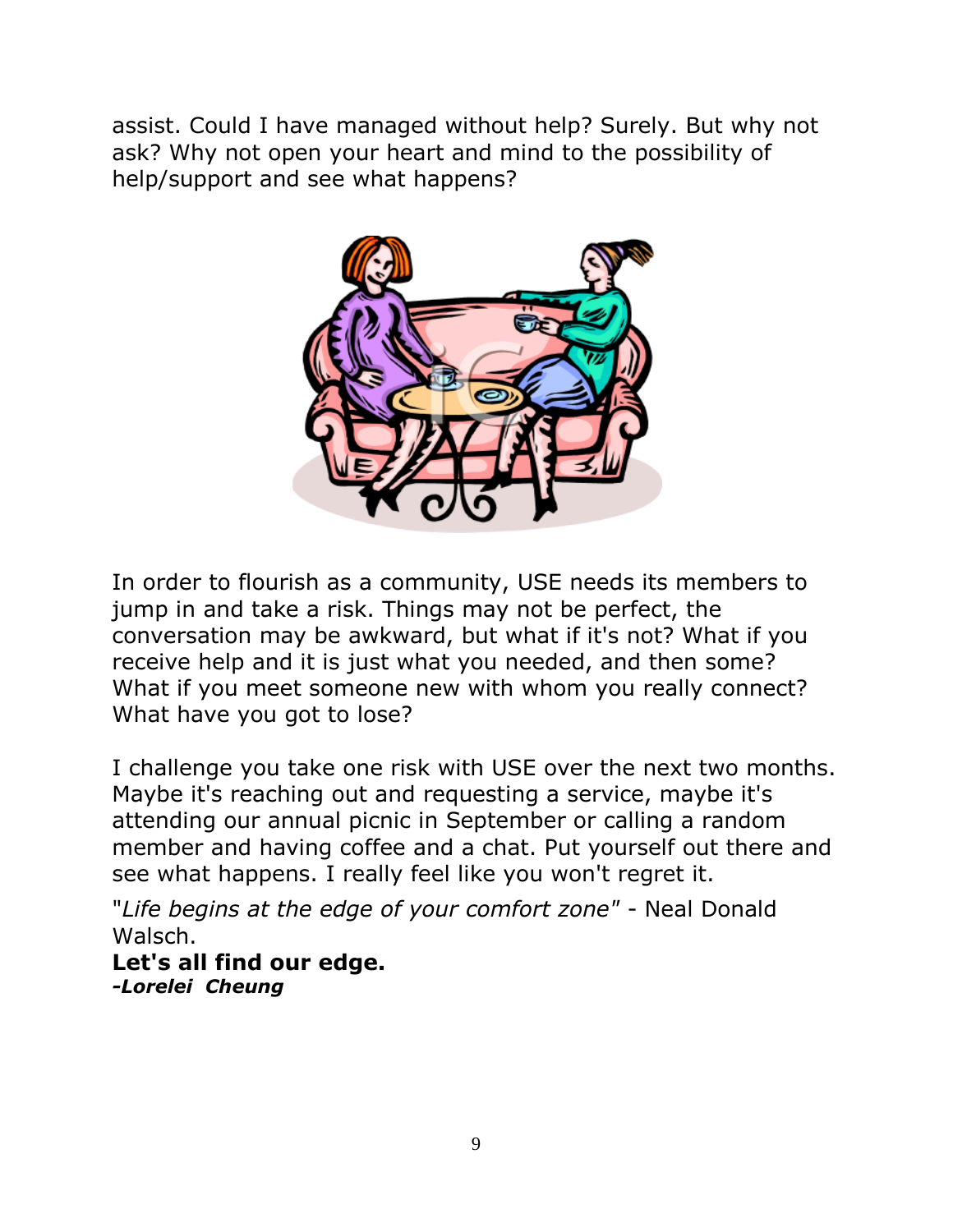# From the Farmers Mar

#### **Volunteers are still needed and welcome!**

Barbara Berlage is busy making phone calls, so please respond to when you get her call – say "YES" to spending an hour or two with another USE member or two and telling other neighbors about USE. OR Send us an email if you want to volunteer on a certain day or time at: [RestonUSETimeBank@gmail.com.](mailto:RestonUSETimeBank@gmail.com)

We are there each Saturday from 8:00 a.m. until noon, raising awareness about Reston USE and Time Banking.

#### **And Don't Forget Alan Krishnan's Incentive:**



© Can Stock Photo

EVERY hour you volunteer at the table will get you one credit for entry in a lucky draw for one week at a Beach Condo at the Outer Banks of North Carolina (OBX, Kill Devil Hills) which sleeps 6 in a 2BR, 2BA condo, just a walk across the road to the beach! Everyone who volunteers a minimum of 5 hours at the table will receive a

complimentary invitation to Bollywood Movie Night and Dinner after the Farmers' Market season is over (those who do not volunteer may attend for \$10 donation to USE, plus 3 volunteer hour credits). *-Malaika Walton*